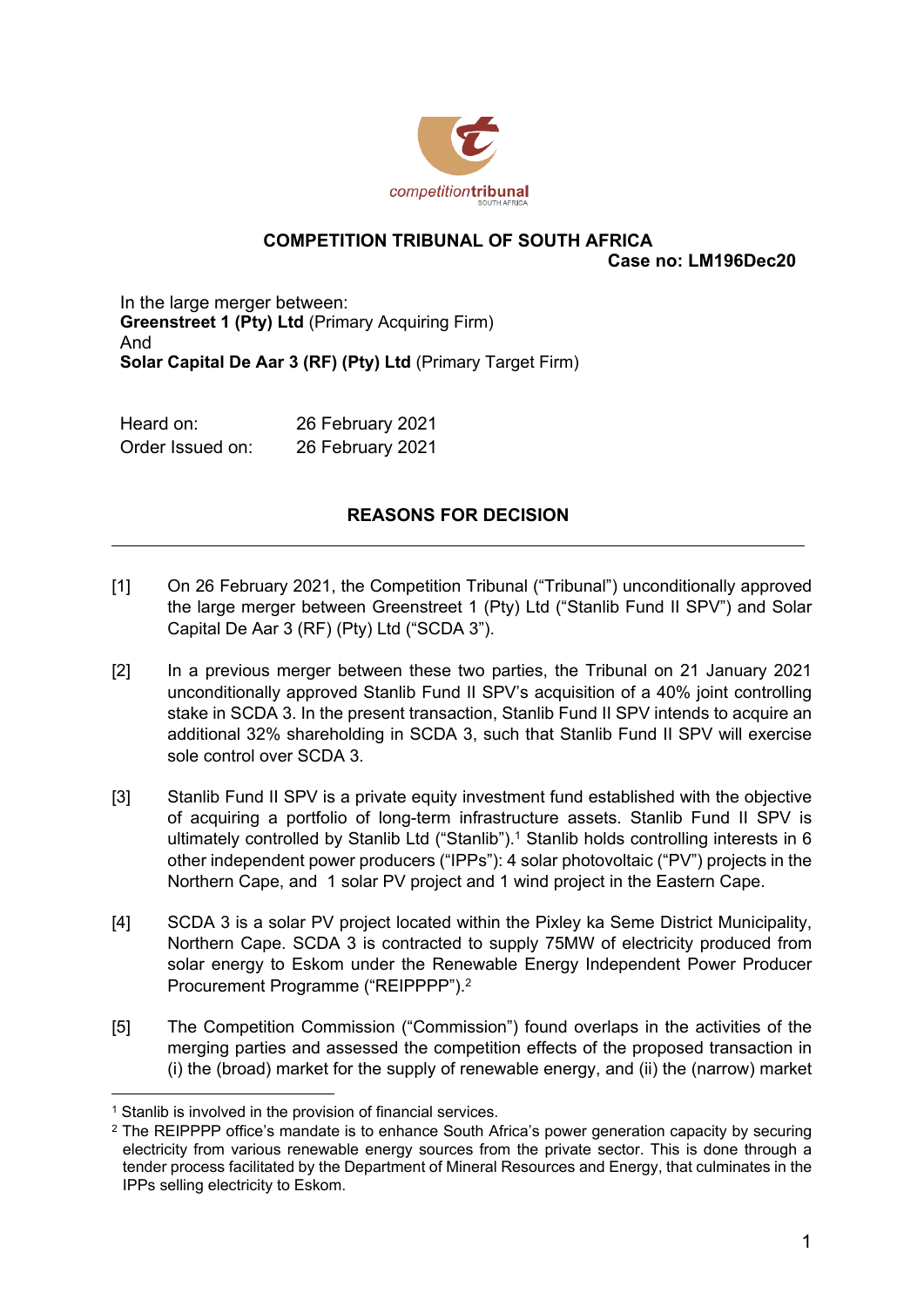for the supply of solar PV. From a geographic market perspective, the Commission assessed these two product markets at a national, district (Pixley ka Seme District Municipality) and local level (Emthanjeni Local Municipality). The Commission assessed the district municipality and local municipality levels as worst-case scenarios because it is not clear whether or not the Electricity Regulation Act 4 of 2006 provides the Minister of the Department of Mineral Resources and Energy ("DMRE") the discretion to allow municipalities to directly procure electricity from IPP projects.

[6] We have assessed the competition effects of the proposed transaction on the above basis, however, since the renewable energy markets are relatively new and developing, we leave the exact product and geographic market delineation open. The Commission's findings follow:

| <b>Geographic market</b><br>level                             | <b>Market shares for the</b><br>merged entity | <b>Accretion</b> |
|---------------------------------------------------------------|-----------------------------------------------|------------------|
| Product market for the supply of renewable energy             |                                               |                  |
| National                                                      | 5%                                            | 1%               |
| <b>District</b>                                               | 17%                                           | 6%               |
| Local                                                         | 28%                                           | 9%               |
| Product market for the supply of renewable energy by solar PV |                                               |                  |
| National                                                      | 12%                                           | 3%               |
| <b>District</b>                                               | 35%                                           | 12%              |
| Local                                                         | 25%                                           | 19%              |

- [7] The respective national markets above were fragmented. The district-level markets above were assessed as a worst-case scenario, and the merged entity would be constrained by a number of players. The local-level markets above were also assessed as a worst-case scenario, and the merged entity would be constrained by a number of players.
- [8] In addition to the above, the Commission found that the merging parties entered into non-negotiable, 20-year power purchasing agreements to supply Eskom as preferred bidders under the REIPPPP. The Commission found that to the extent that the merger may result in relatively high market share accretions, the merged entity's long-term agreements under the REIPPPP would constrain it from acting unilaterally to the detriment of customers or competitors as pricing is determined upfront when the bid is awarded and cannot be altered.<sup>3</sup>
- [9] The present transaction represents a change from joint control of SCDA 3 to sole control by Stanlib Fund II SPV. In our recent merger decision, we already assessed the competition effects of the merging of these two parties and we concluded that it would not lead to a substantial prevention or lessening of competition in any relevant market. This change in control does not alter the market structure..
- [10] We note that in the previous merger decision, while cognisant that the customer, volumes and price are determined at bid stage and therefore unlikely to change, we had a residual concern regarding the use of information obtained through common

 $^3$  The Commission also consulted the National Energy Regulator of South Africa ("NERSA"). NERSA reiterated that the IPP projects awarded in terms of the REIPPPP are to supply Eskom only and municipalities are thus not able to procure renewable energy from any of these existing projects